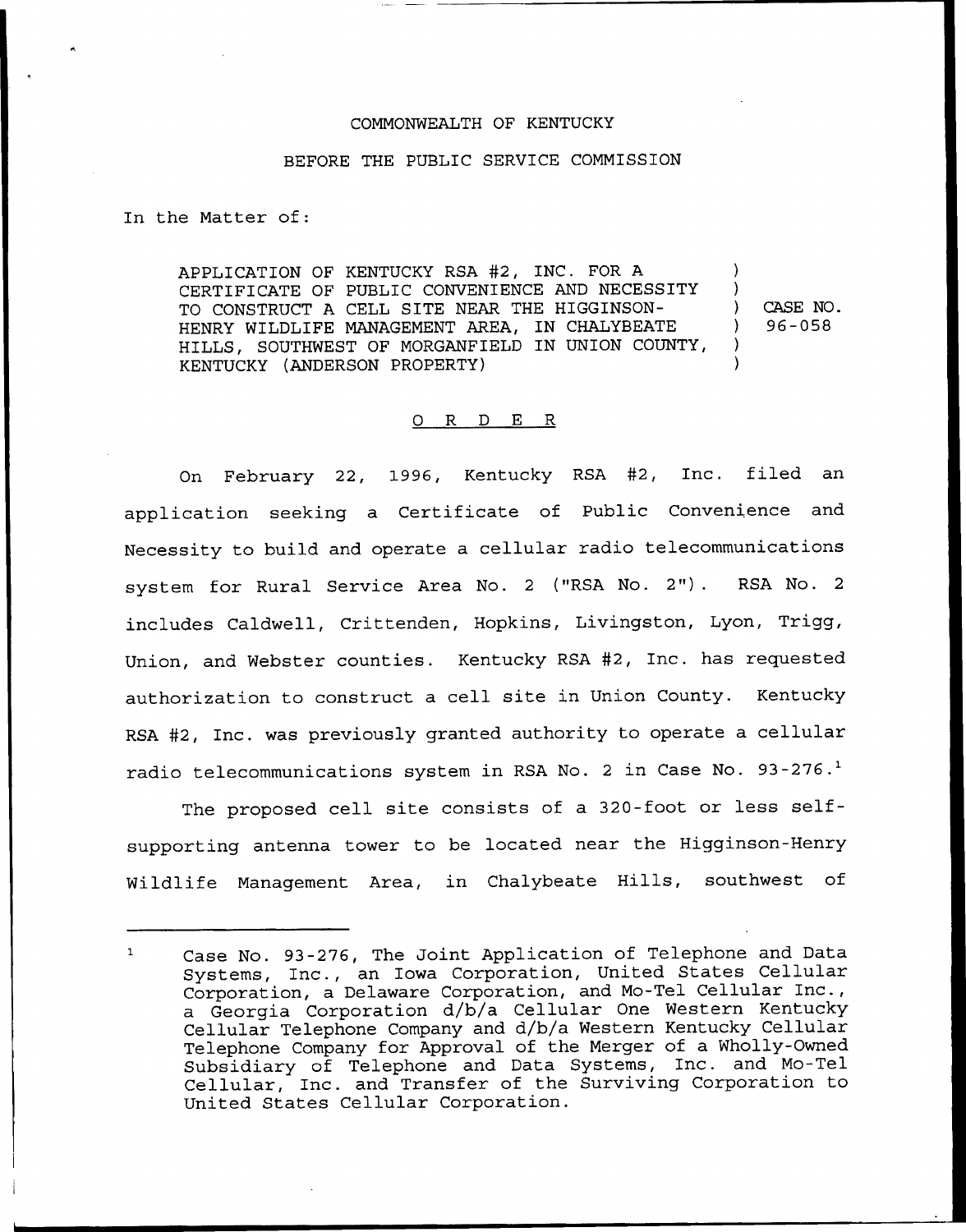Morganfield, Union County, Kentucky ("the Morganfield cell site"). The coordinates for the Morganfield cell site are North Latitude 37° 39' 06" by West Longitude 87° 55' 18".

Kentucky RSA #2, Inc. requests, pursuant to 807 KAR 5:001, Section 14, that it be permitted to deviate from Commission filing requirements by submitting, with this application, engineering information submitted in Case No. 94-164.<sup>2</sup> In Case No. 94-164, the Commission authorized Kentucky RSA #2, Inc. to construct a cell site near the site presently proposed. However, a legal dispute with adjoining landowners resulted in a settlement pursuant to which Kentucky RSA #2, Inc. agreed not to construct its tower at that location. Subsequently, this application was filed.

In support of its request to deviate, Kentucky RSA #2, Inc. has submitted, inter alia, the statement, under seal, of a Kentucky-registered professional engineer, that the "structural and operational integrity of the tower and anchor system will not be affected by the location shift" (February 15, 1996 letter of Wayne Zinn, P.E., Exhibit <sup>8</sup> to Application). Consequently, the Commission finds that Kentucky RSA #2, Inc. has demonstrated that engineering information submitted in Case No. 94-164 is adequate to support this application, and the request to deviate should be granted. Based upon the application, the design of the tower and foundation conforms to applicable nationally recognized building

Case No. 94-164, Application of Kentucky RSA #2, Inc. for a  $\overline{2}$ Certificate of Convenience and Necessity to Construct a Cell Site off Ricketts Road, Southwest of Morganfield in Union County, Kentucky.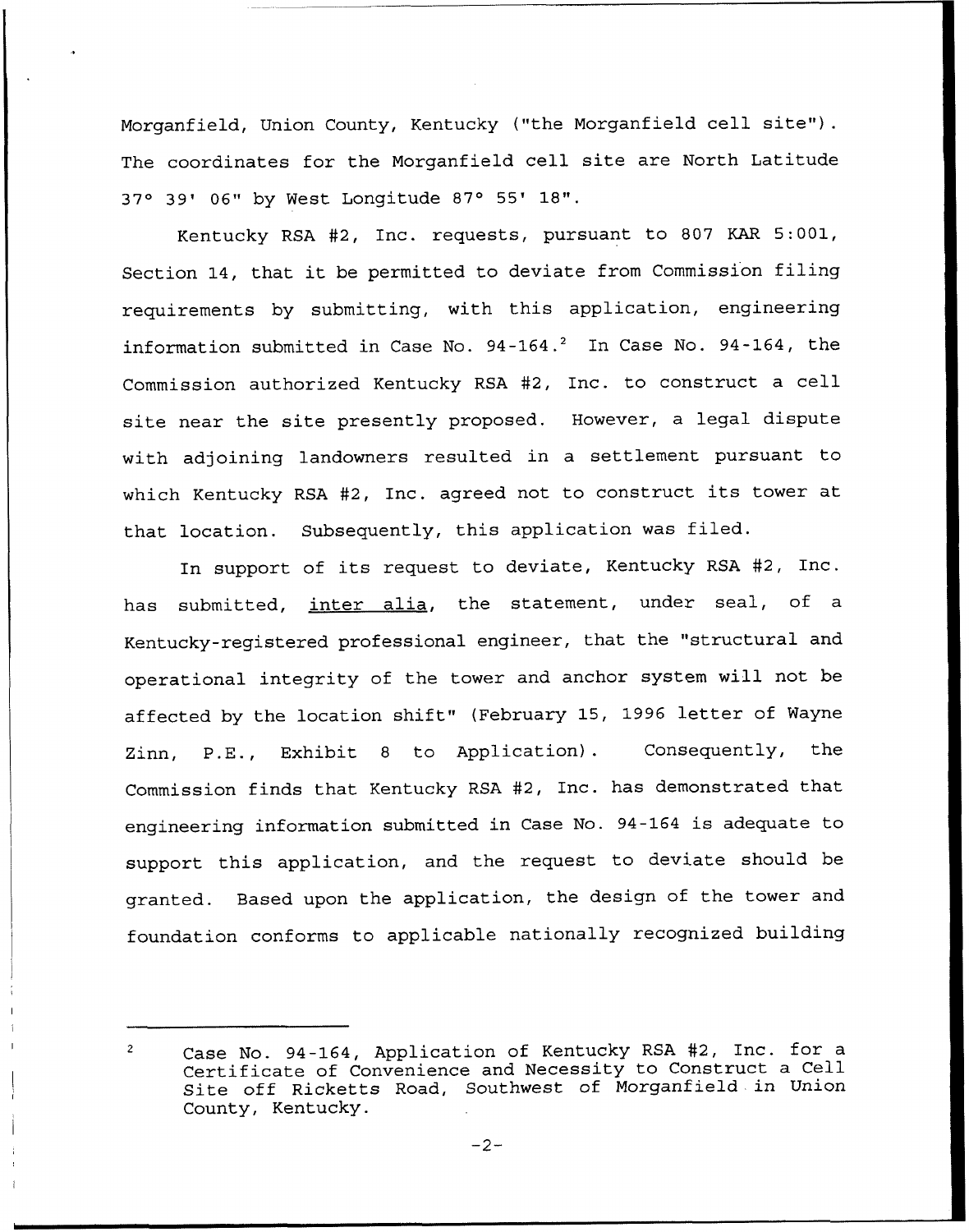standards, and the plans have been certified by a Registered Professional Engineer.

Pursuant to KRS 100.324(1), the Morganfield cell site's construction is exempt from local zoning ordinances; however, Kentucky RSA #2, Inc. notified the Union County Judge/Executive of the pending construction. Kentucky RSA #2, Inc. has filed applications with the Federal Aviation Administration ("FAA") and the Kentucky Airport Zoning Commission ("KAZC") seeking approval for the construction and operation of the Morganfield cell site. Both applications are pending.

Kentucky RSA #2, Inc. has filed notices verifying that each person who owns property or who resides within 500 feet of the Morganfield cell site has been notified of the pending construction. The notice solicited any comments and. informed the property owners or residents of their right to intervene. In addition, notice was posted in a visible location on the proposed site for at least two weeks after Kentucky RSA #2, Inc.'s application was filed. To date, no comments or intervention requests have been received.

Pursuant to KRS 278.280, the Commission is required to determine proper practices to be observed when it finds, upon complaint or on its own motion, that the facilities of any utility subject to its jurisdiction are unreasonable, unsafe, improper, or insufficient. To assist the Commission in its efforts to comply with this mandate, Kentucky RSA #2, Inc. should notify the Commission if it does not use this antenna tower to provide

 $-3-$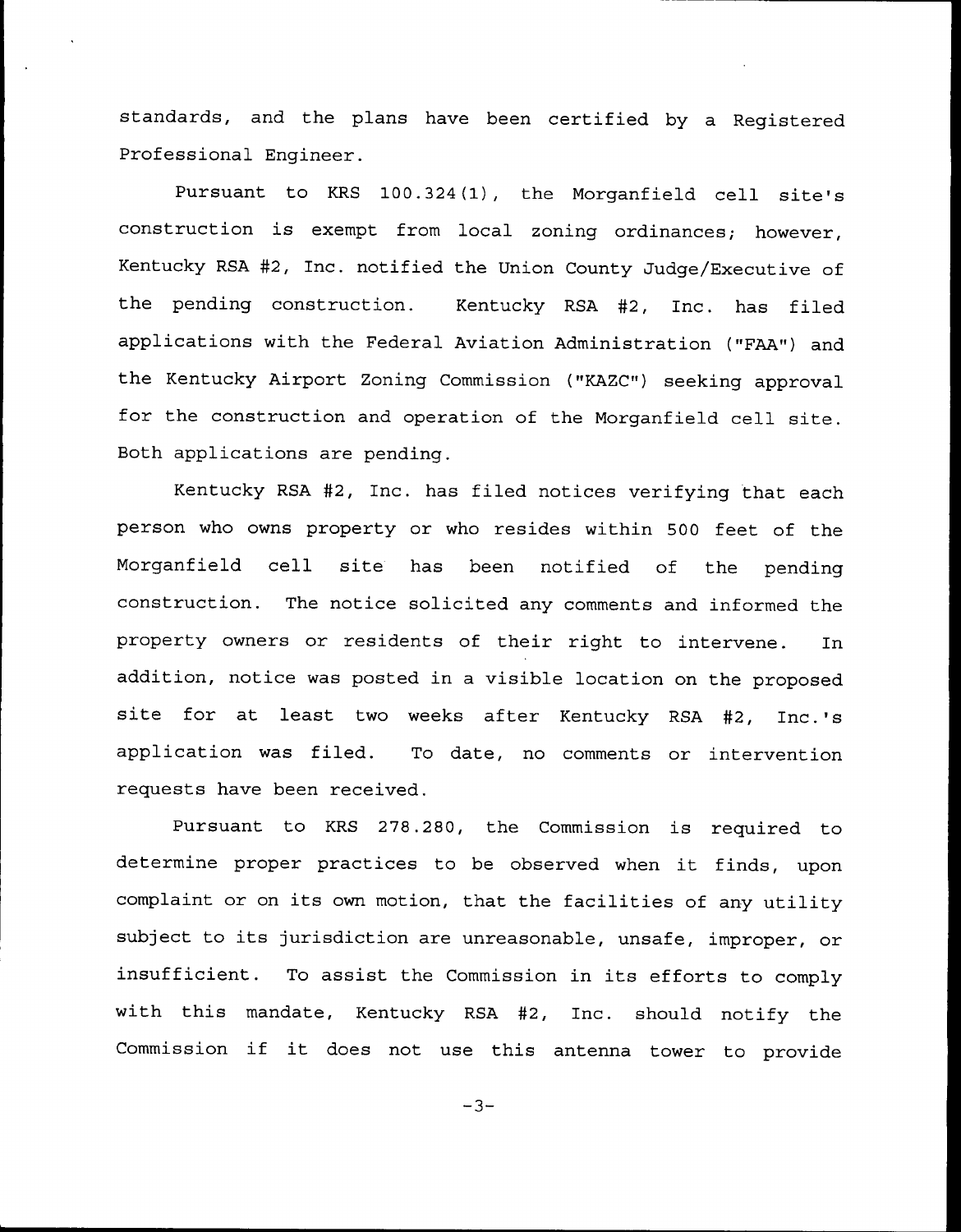cellular radio telecommunications services in the manner set out in its application and this Order. Upon receipt of such notice, the Commission may, on its own motion, institute proceedings to consider the proper practices, including removal of the unused antenna tower, which should be observed by Kentucky RSA #2, Inc.

The Commission, having considered the evidence of record and being otherwise sufficiently advised, finds that Kentucky RSA 42, Inc. should be granted a Certificate of Public Convenience and Necessity to construct and operate the Morganfield cell site in RSA No. <sup>2</sup> under its previously approved tariff.

IT IS THEREFORE ORDERED that:

1. Kentucky RSA 42, Inc. be and it hereby is granted <sup>a</sup> Certificate of Public Convenience and Necessity to construct and operate the Morganfield cell site.

2. Kentucky RSA #2, Inc. shall file a copy of the final decisions regarding the pending FAA and KAZC applications for this cell site construction within 10 days of receiving these decisions.

3. Kentucky RSA #2, Inc.'s deviation request is hereby granted.

4. Kentucky RSA #2, Inc. shall immediately notify the Commission in writing, if, after the antenna tower is built and utility service is commenced, the tower is not used for a period of <sup>3</sup> months in the manner authorized by this Order.

 $-4-$